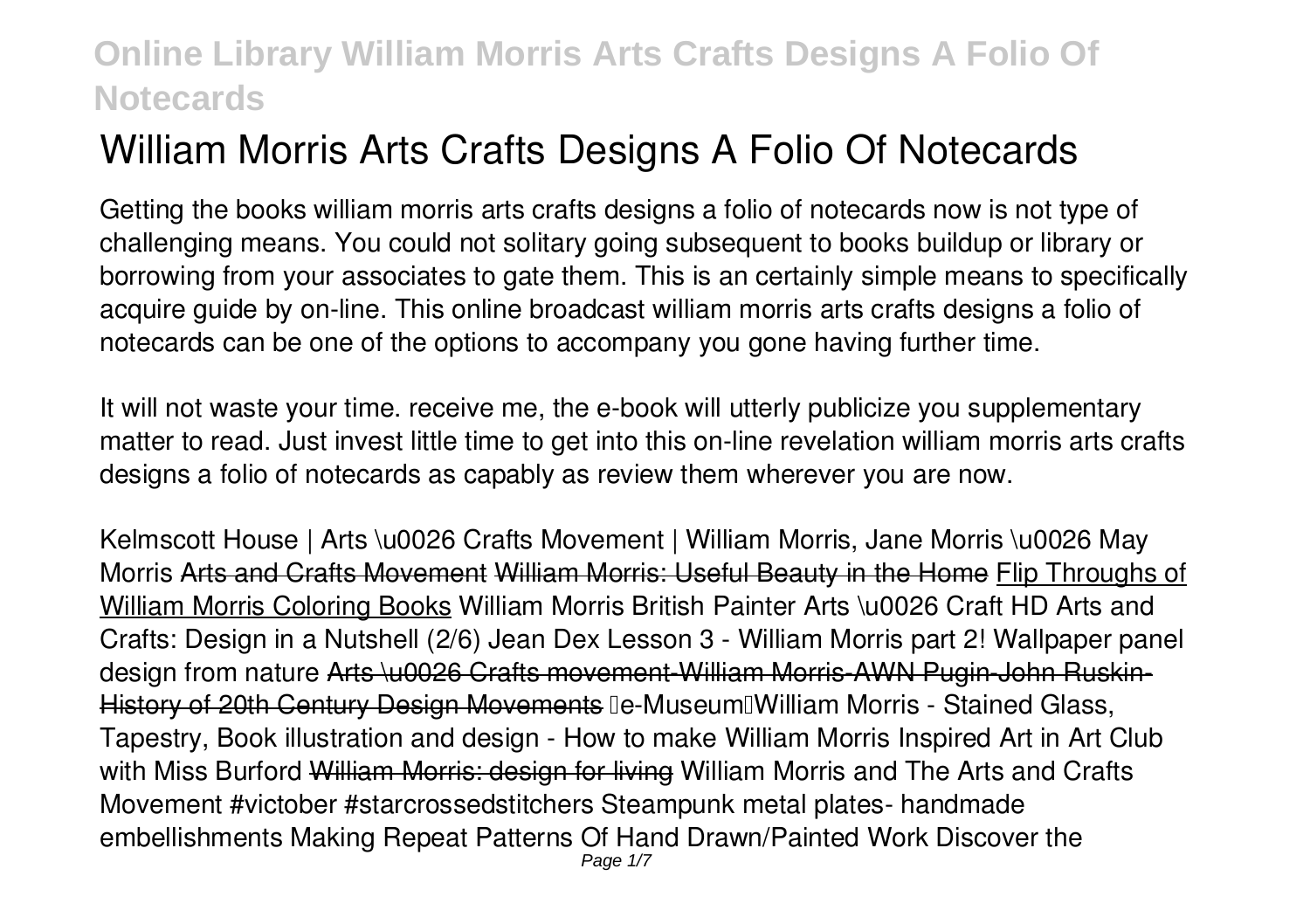*Difference - Art Deco and Art Nouveau HD A Hidden Gem of Arts and Crafts - Stoneywell Cottage* **William Morris Short Film - People, Places \u0026 Nature\" Project : 2013 The Red House - Philip Webb and William Morris Creating Your First Altered Book, Dual Wave Doors with Copper \u0026 Silver Embossing p1** Red House (part one) Le Bois des Moutiers: French Arts \u0026 Crafts *Emery Walker's Arts \u0026 Crafts house open to the public 【e-Museum】William Morris - Textile design -* Block-printing a William Morris wallpaper design William Morris Designs: a Colouring Book - flip through *William Morris Art Lesson Year One* **WILLIAM MORRIS** INTERNATIONAL ARTS AND CRAFTS Apostles of Beauty: Arts and Crafts from Britain to Chicago, Part 1 Making William Morris patterns! Comics Artist Residency Video Diary #2 *William Morris Arts Crafts Designs*

Inspired by nature, Morris<sup>[]</sup> designs feature leaves, vines, and flowers that he observed in his gardens or on walks in the countryside. Rather than life-like illustrations, his drawings are subtly stylized versions. Daisy, a simple design featuring meadow flowers, was the first of Morris<sup>II</sup> wallpaper designs to go on sale in 1864.

*William Morris: The Leading Designer of the Arts and ...*

William Morris Tapestry Art William Morris was an English designer, poet, artist and craftsman whose designs for textiles, stained glass, furniture, wallpaper and many other decorative arts helped create the arts and crafts m

*100+ William Morris designs ideas in 2020 | william morris ...*

Strawberry Thief is the best known of Morris's decorative textile designs, one on which he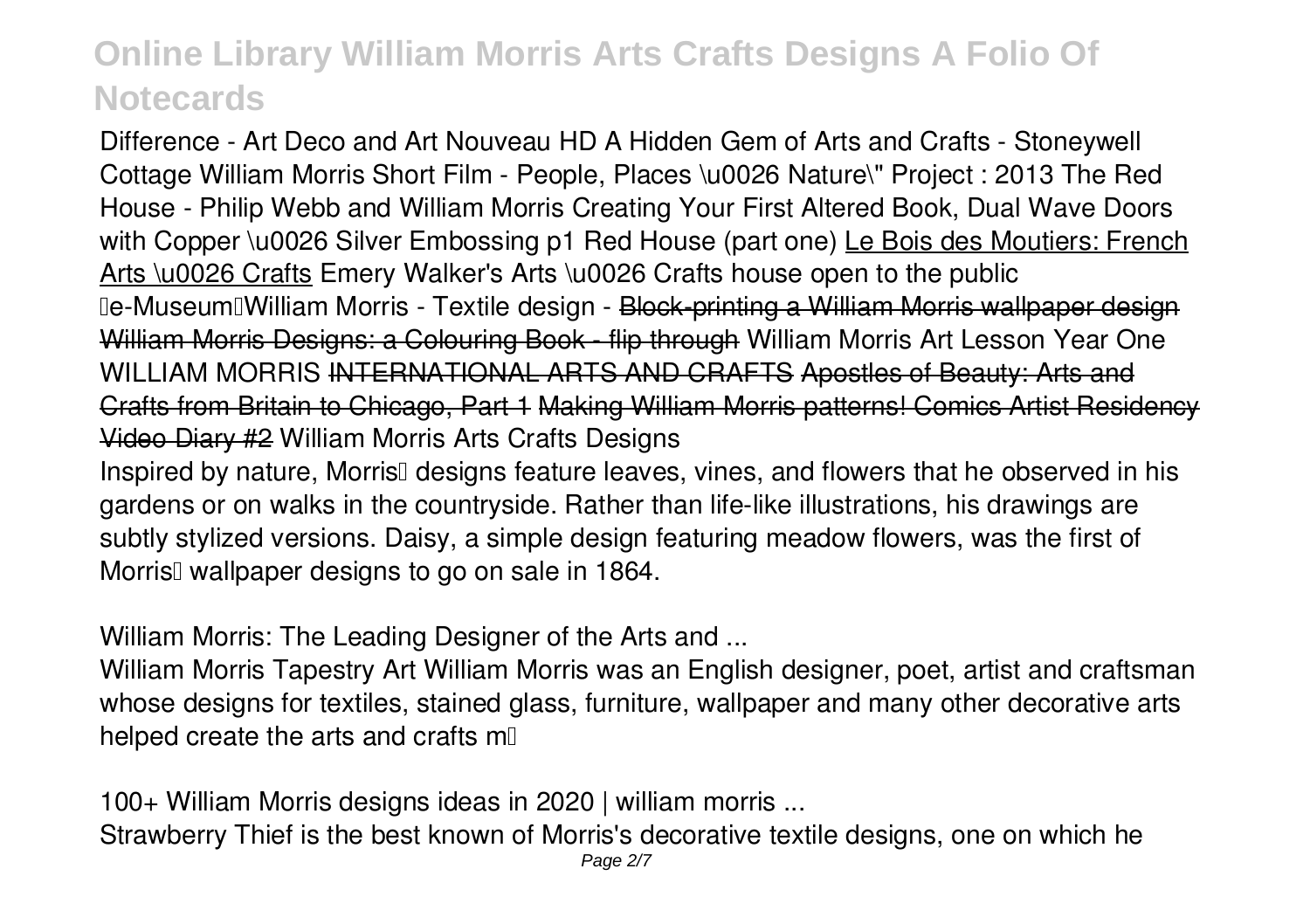worked for several months before finding a way of printing it successfully. The fabric was intended to be used for curtains or hung along walls, a medieval style of decoration which the artist advocated.

*William Morris Artworks & Famous Art | TheArtStory*

William Morris is considered the father of the Arts & Crafts movement, a style of design that looked to handicraft and traditional forms and techniques. While you may be familiar with his wallpaper designs, Morris<sup>[]</sup> impact goes way beyond his patterns.

*Arts & Crafts: The Designs of William Morris | Apartment ...*

As one of the forerunners of modern design, Morris took much of his inspiration from the arts and crafts of the past. His disdain for the poor quality of many Victorian industrially made textiles, which he found lacking in both workmanship and design, led him to study the patterns and techniques of earlier historic examples<sup>[[from medieval tapestries to embroideries.]</sup>

*Celebrating the timeless designs of William Morris at The ...*

A leader in both the styles and politics of his time, William Morris<sup>th</sup>s designs are more than just intricate patterns full of plants and the occasional bird. In response to the industrial designs and manufacturing of the Machine Age, Morris created wallpapers and fabrics that boasted natural, floral motifs and handmade craftmanship. His work and ideology inspired many of the artists around ...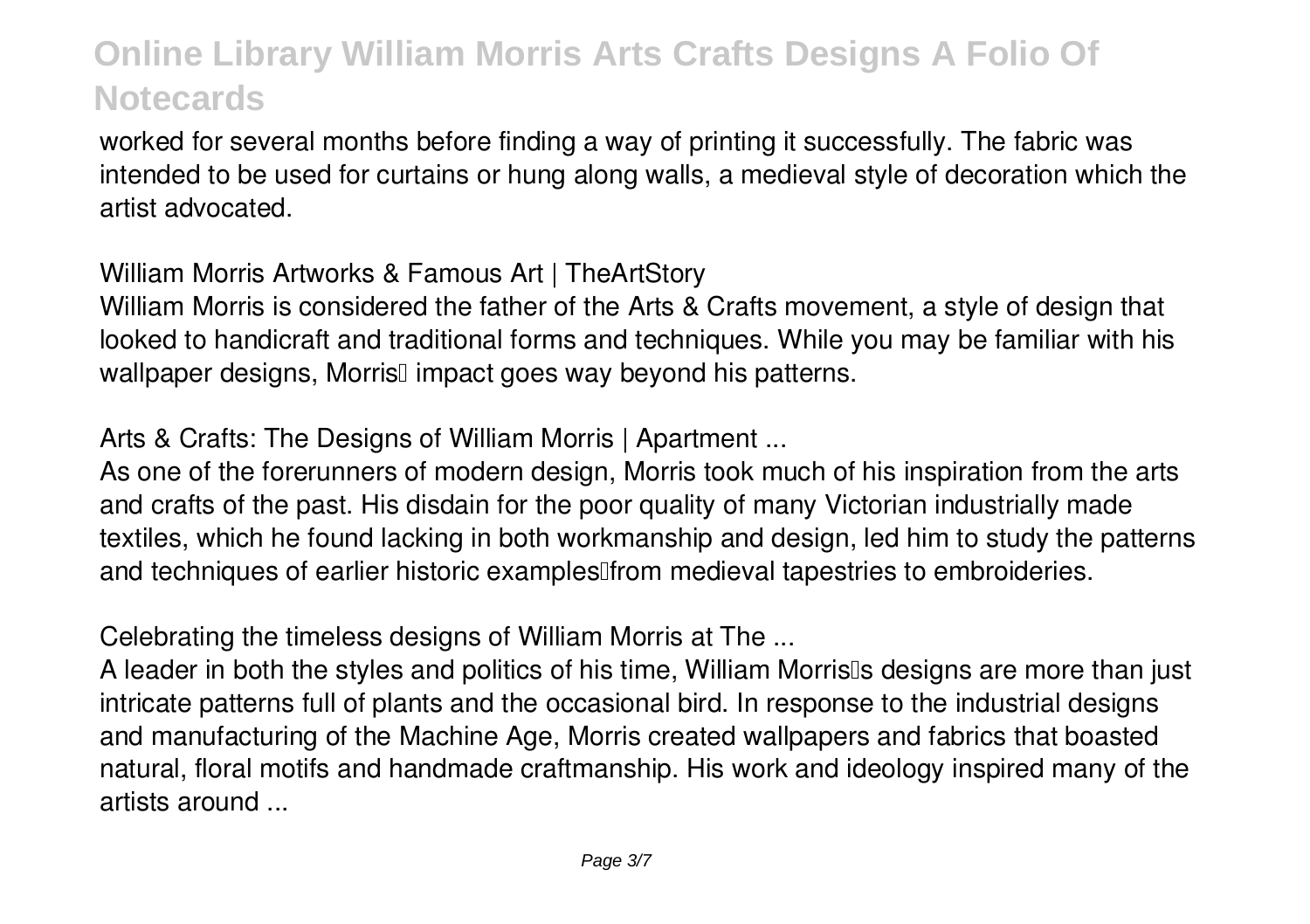*William Morris: Arts & Crafts Designs 2022 Wall Calendar*

His wallpaper designs are probably the reason why Morris is regarded as the Master of Arts and Crafts. With a blend of tree branches, trellises, and swirling leaves, the designs of Morris availed in wallpapers continue to spark an element of uniqueness that is ultimately timeless.

*The Arts and Crafts Movement and William Morris*

1.2 William Morris and the Arts & Crafts Movement Alex Hass. Conditions and Products of the Industrial Age. The Arts & Crafts movement emerged in the second half of the 19th century in reaction to the social, moral, and aesthetic chaos created by the Industrial Revolution. William Morris was its founder and leader.

*1.2 William Morris and the Arts & Crafts Movement ...*

The Iconic Antique William Morris and Arts & Crafts Rugs The late 19th and early 20th centuries were arguably the most dazzling eras of British rug weaving and design. The iconic William Morris Arts & Crafts rugs from that time period exemplify the highest standards of artistry and craftsmanship.

*William Morris Rugs | Antique William Morris Arts and ...*

W illiam Morris was a leading member of the Arts and Crafts Movement. He is best known for his pattern designs, particularly on fabrics and wallpapers. His vision in linking art to industry by applying the values of fine art to the production of commercial design was a key stage in the evolution of design as we know it today.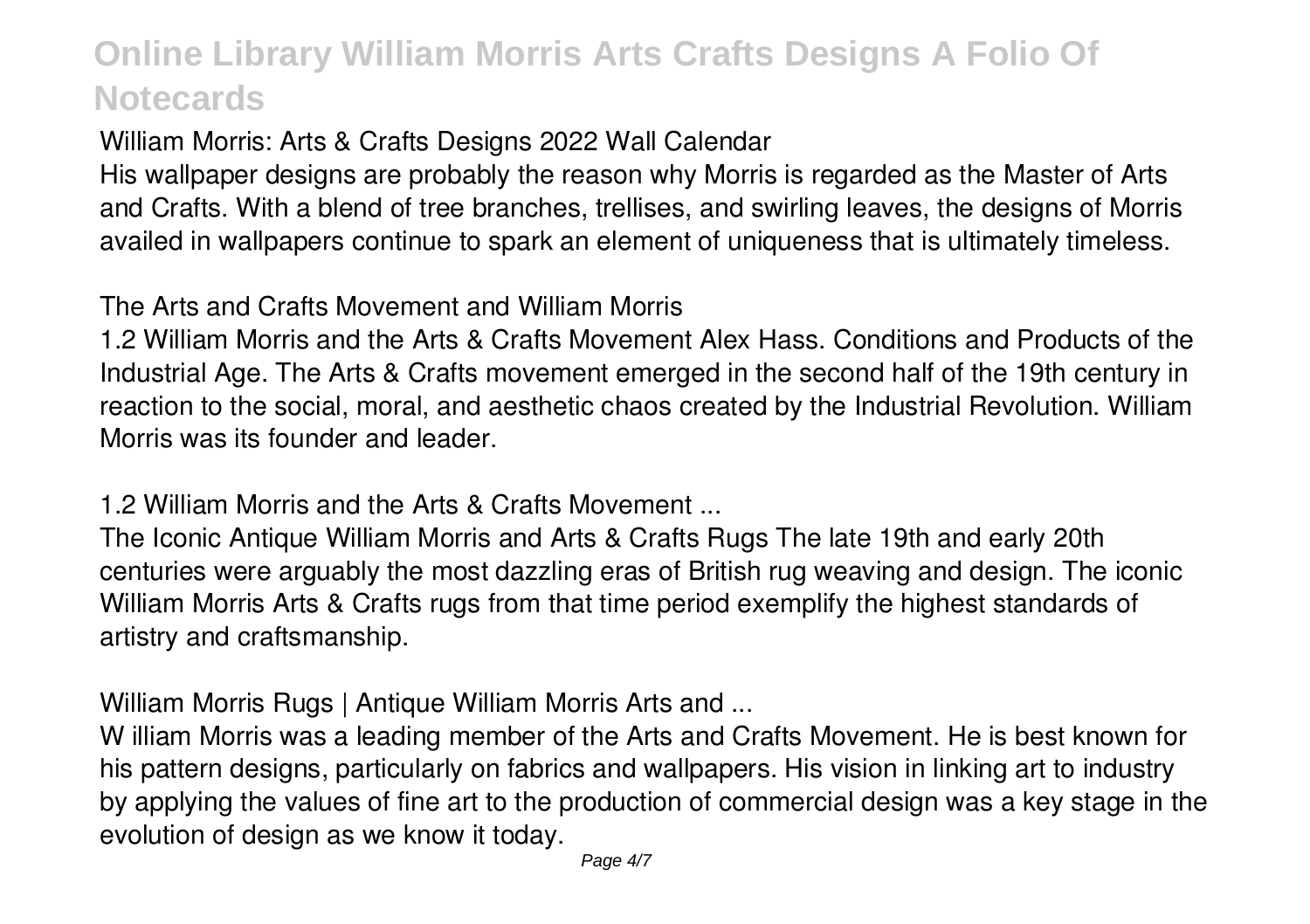*William Morris (1834-1896) - Free art lessons, design ...*

The William Morris Studio in California produces craftsman style lamps that are inspired by the traditional designs of the Arts and Crafts movement. Each of our table lamps is made by hand and our mica lamp shades are made with the same materials and techniques used by past artisans.

*Arts and Crafts Style Lamps - William Morris Studio*

William Morris (183411896) was the towering figure in late 19th-century design and the main influence on the Arts and Crafts movement. The aesthetic and social vision of the movement grew out of ideas that he developed in the 1850s with the Birmingham Set  $\mathbb I$  a group of students at the University of Oxford including Edward Burne-Jones , who combined a love of Romantic literature with a commitment to social reform. [20]

*Arts and Crafts movement - Wikipedia*

William Morris (1834-1898), a founder of the British Arts and Crafts movement, sought to restore the prestige and methods of hand-made crafts, including textiles, in opposition to the 19th century tendency toward factory-produced textiles. With this goal in mind, he created his own workshop and designed dozens of patterns for hand-produced woven and printed cloth, upholstery, and other textiles.

*William Morris textile designs - Wikipedia*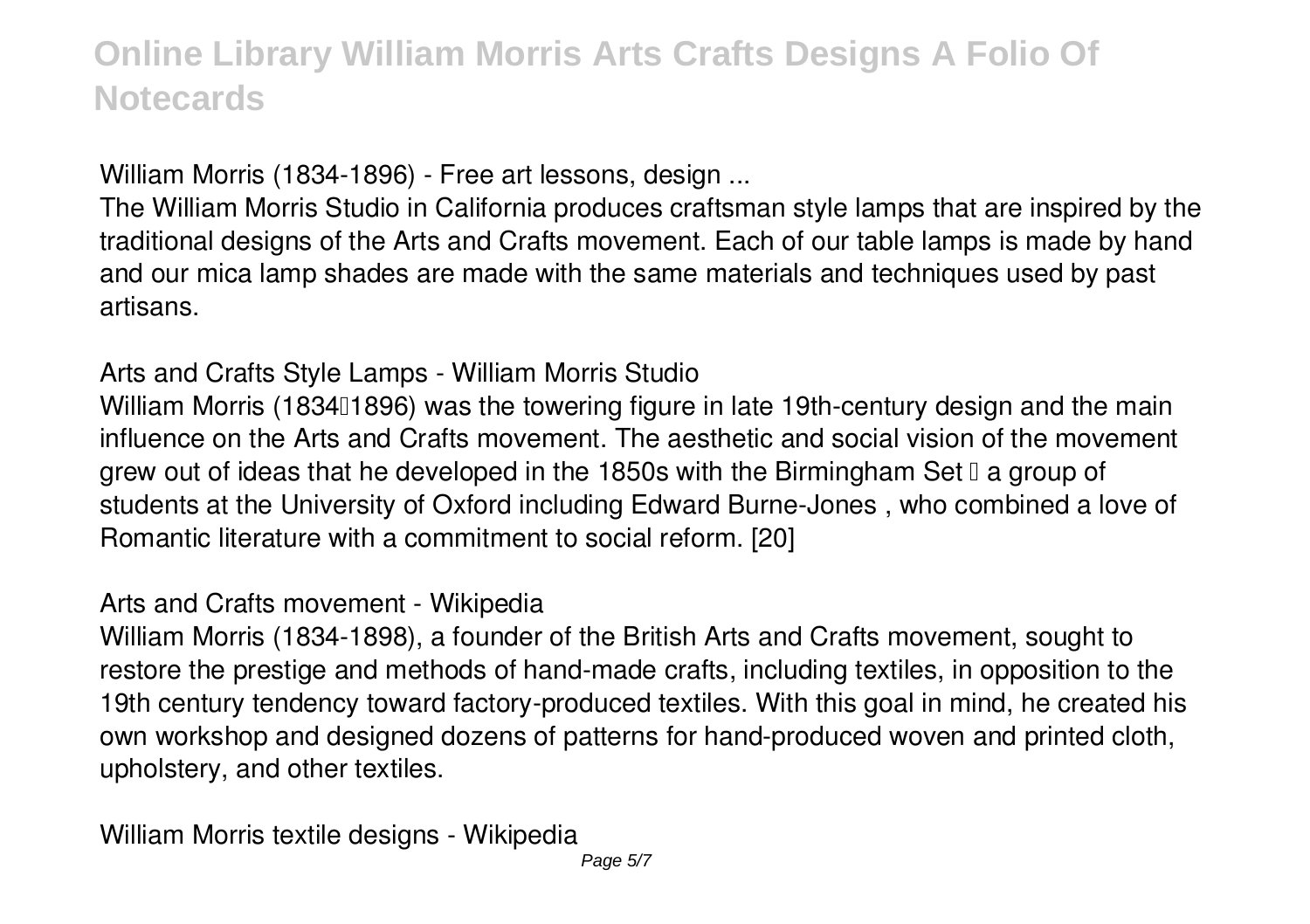Classic Coaster Set - Featuring Four William Morris Designs - Great Gift for Arts & Crafts Style Fans RomanyRoadTileWorks. From shop RomanyRoadTileWorks. 5 out of 5 stars (68) 68 reviews \$ 30.50 ... William Morris Designs Throw Pillow Cover - Morris Art Cushion Cover, Classic 18x18 45x45cm 20x20 Decorative Pillow Case gifts

#### *William morris | Etsy*

WILLIAM MORRIS was the founder of the Art Nouveau Arts and Crafts Movement in England. Employed by the renaissance of decorative arts, Morris studied medieval architecture at Oxford, but under the influence of Edward Burne-Jones and Dante Gabriele Rossetti, leaders of the Pre-Raphaelite movement, he turned toward painting and writing.

#### *William Morris: Art Nouveau Style - Graphic Design*

William Morris and wallpaper design During his career, William Morris produced over 50 wallpapers. These designs  $\mathbb I$  many of which feature in the V&A's extensive Morris collection  $\mathbb I$ adopted a naturalistic and very British take on pattern that was both new and quietly radical. Remember that a pattern is either right or wrong.

#### *V&A · William Morris And Wallpaper Design*

William Morris believed people should be surrounded by beautiful, well-made things. This vision inspired the emergence of the Arts and Crafts movement in the 1860s. Morris's lectures and essays on art and his rediscovery of traditional craft techniques helped spread the movement, as did the decorative designs and products from his company: Morris, Marshall,